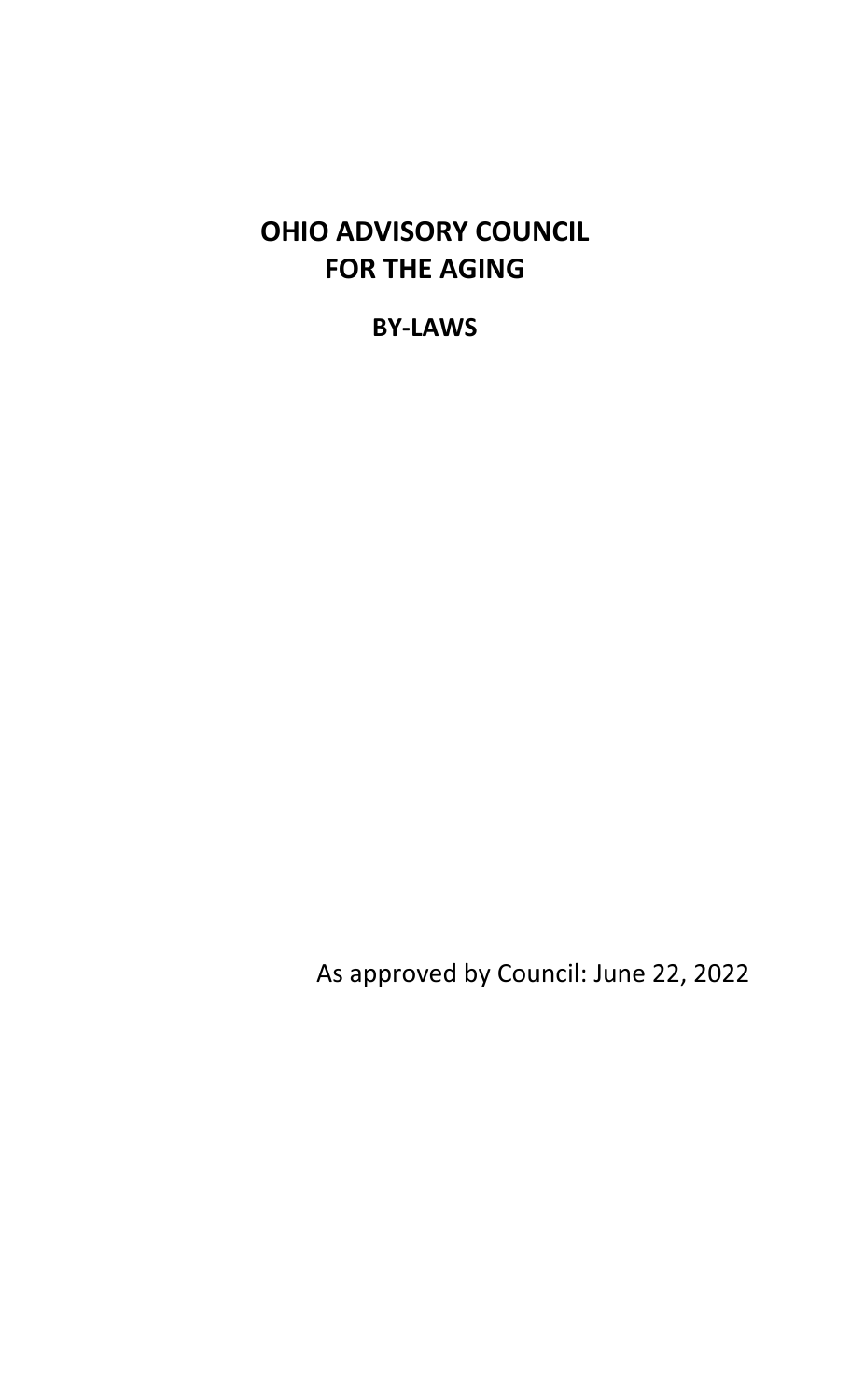#### **ARTICLE I: MISSION AND DUTIES**

#### **1.1 Mission:**

To advise and assist the Ohio Department of Aging in implementing the Older Americans Act of 1965, as amended, and foster sound public policy, research, and initiatives that benefit older Ohioans and their caregivers.

## **1.2 Duties:**

The Ohio Advisory Council for the Aging (Council) duties are established by Ohio Revised Code Section 173.03. This includes advising the Ohio Department of Aging (Department) in assisting all Ohioans to live longer, healthier lives with dignity and autonomy, and that disparities and inequities among older Ohioans are eliminated. This includes, but is not limited to, assisting older Ohioans to secure equal opportunity to the full and free enjoyment of the following objectives:

- (A) An adequate income in retirement in accordance with the American standard of living.
- (B) The best possible physical and mental health (including access to person‐centered, trauma‐informed services as appropriate) which science can make available and without regard to economic status.
- (C) Obtaining and maintaining suitable housing, independently selected, designed and located with reference to special needs and available at costs which older citizens can afford.
- (D) Full restoration services for those who require institutional care, and a comprehensive array of community‐based, long‐term care services adequate to appropriately sustain older people in their communities and in their homes, including support to family members and other persons providing voluntary care to older individuals needing long‐term care services.
- (E) Opportunity for employment with no discriminatory personnel practices because of age.
- (F) Retirement in health, honor, and dignity.
- (G) Participating in and contributing to meaningful activity within the widest range of civic, cultural, education and training and recreational opportunities.
- (H) Efficient community services, including access to low‐cost transportation, which provide a choice in supported living arrangements and social assistance in a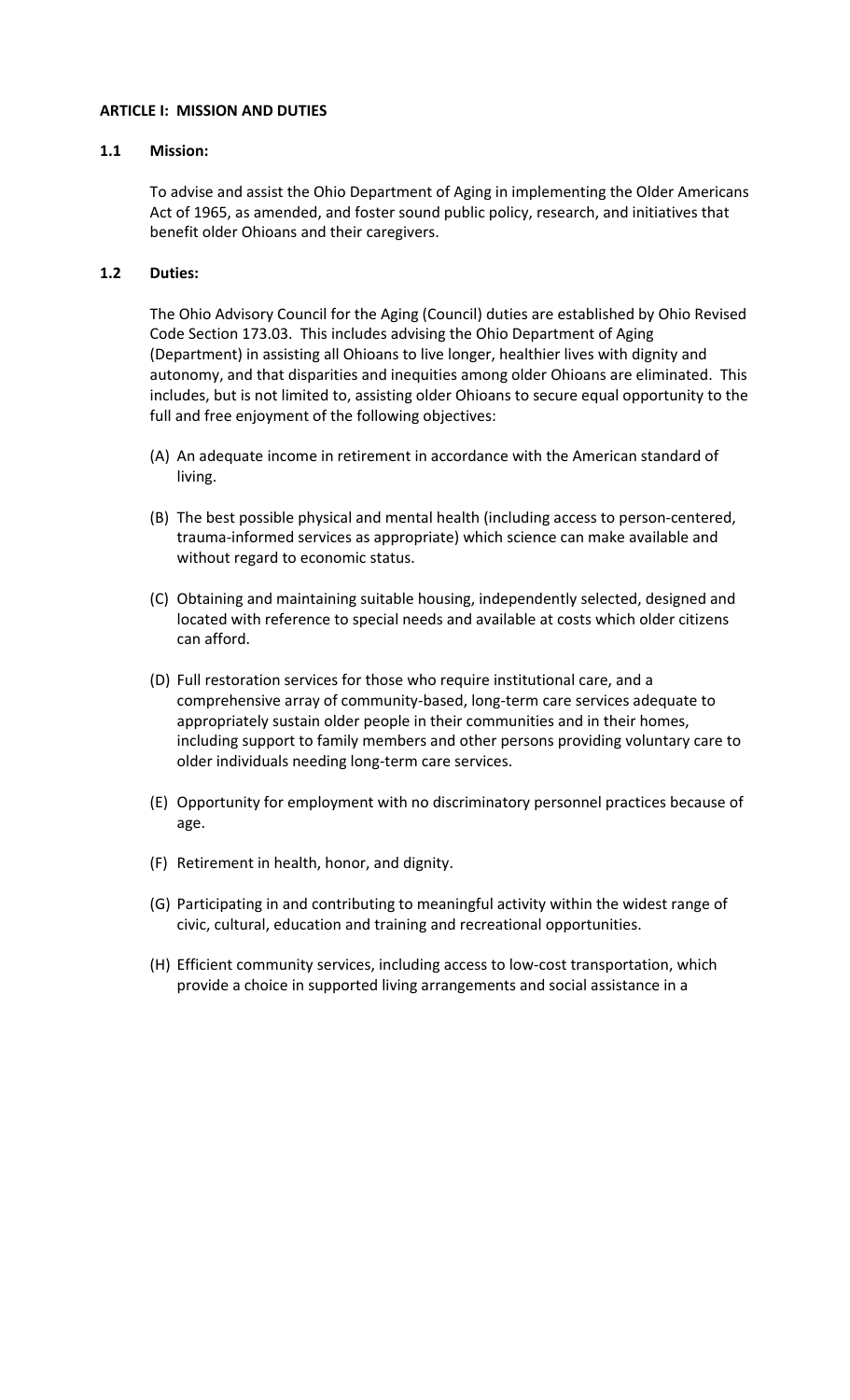coordinated manner and which are readily available when needed, with emphasis on maintaining a continuum of care for vulnerable older individuals.

- (I) Immediate benefit from proven research knowledge which can sustain and improve health and happiness.
- (J) Freedom, independence, and the free exercise of individual initiative in planning and managing their own lives, full participation in the planning and operation of community‐based services and programs provided for their benefit, and protection against abuse, neglect, and exploitation.

## **ARTICLE II: COUNCIL MEMBERSHIP**

- **2.1** The Council members shall be appointed by the Governor of the State of Ohio, with the advice and consent of the Senate, in accordance with Ohio Revised Code Section 173.03(A), and shall serve terms in accordance with the law.
- **2.2** The Council shall consist of twelve (12) members as set forth in Ohio Revised Code Section 173.03(A), a majority of whom shall have attained the age of fifty (50) and have a knowledge of and continuing interest in the affairs and welfare of the older citizens of Ohio. Member responsibilities include the following:
	- (A) Understand and promote the Council's mission;
	- (B) Use and be willing to share professional and personal expertise for the greater benefit of the Council and older Ohioans;
	- (C) Be familiar with Department programs, policies, and operations;
	- (D) Attend and actively participate in Council meetings and committee meetings;
	- (E) Serve on committees and offer to take on special assignments Chair and Vice Chair are ex officio members of committees;
	- (F) Review agenda and supporting documents prior to meetings;
	- (G) Strictly adhere to conflict‐of‐interest and confidentiality policies;
	- (H) Attend Department‐sanctioned public events, as available, throughout the calendar year and represent the Council at those events;
	- (I) Advocate for and pursue initiatives benefitting older Ohioans and make recommendations to the Department; and
	- (J) Foster and promote systems, policies, and beliefs that value aging, dismantle ageism, and create an age‐integrated society.
- **2.3** The Council shall also consist of ex-officio members from the House of Representatives, Senate, the Directors of Medicaid, Mental Health and Addiction Services, Developmental Disabilities, Health, and Job and Family Services, or their designees.
	- (A) Additional ex‐officio representative from any statewide organization or department and agency representing or working with seniors may be invited to attend. Such organizations include, but are not limited to, the AARP, Ohio Association of Senior Centers, Ohio Association of Areas Agencies on Aging, Ohio Association of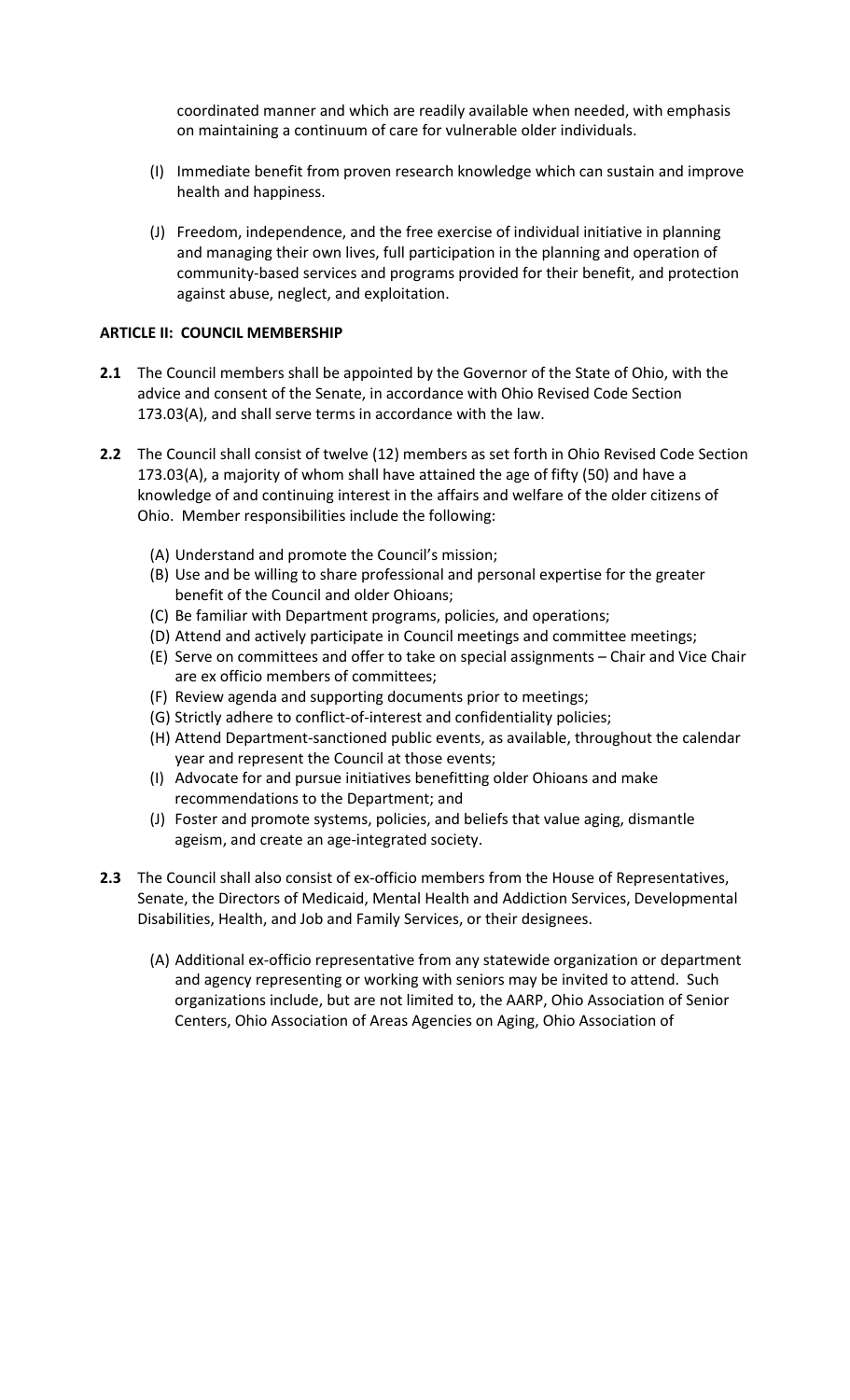Gerontology and Education, retirement groups, provider agencies, and senior employment organizations.

- **2.4** Only those members appointed to the Council by the Governor shall have a right to vote on matters before the Council.
- **2.5** If a member chooses to resign, the member shall submit a resignation in writing to the Governor, with copies to the Council Chair and Director. A resigning member should provide at least sixty days' advance notice to secure a timely replacement.

## **ARTICLE III: ELECTION OF OFFICERS**

- **3.1** Election of Chair: The full Council will vote to elect one of its members to serve as Chair for the following year at an election held during the last regular meeting of the calendar year. Chair responsibilities include the following:
	- (A) Lead Council meetings, as scheduled;
	- (B) Provide strategic focus and leadership to the Council;
	- (C) Provide Department guidance and advice as needed;
	- (D) Meet regularly with Department leadership and designated staff;
	- (E) Identify, articulate, and prioritize emerging topics of interest to review and discuss at Council meetings;
	- (F) Identify and propose topical areas suitable for research and surveys;
	- (G) Maintain regular communication with Council members;
	- (H) Elevate members' communications, as necessary and applicable, to Department leadership and designated staff; and
	- (I) Advise on administrative items and functions of the Council;
- **3.2** Election of Vice Chair: The full Council shall vote to elect one of its members to the position of Vice Chair for the following year at an election held during the last regular meeting of the calendar year. Vice Chair responsibilities include the following:
	- (A) Support the role of Chair;
	- (B) In the absence of the Chair, serve as Chair;
	- (C) Provide strategic focus and leadership to the Council;
	- (D) Provide the Department guidance and advice as needed;
	- (E) Identify, articulate, and prioritize emerging topics of interest to review and discuss at Council meetings; and
	- (F) Execute other duties as assigned by the Chair and Department leadership;
- **3.3** Vacancy-Chair: If a vacancy occurs in the position of Chair, the Vice Chair shall serve as Chair until the next scheduled election.
- **3.4** Vacancy-Vice Chair: If a vacancy occurs in the position of Vice Chair for any reason, a special election shall be held at the next regularly scheduled meeting of the full Council.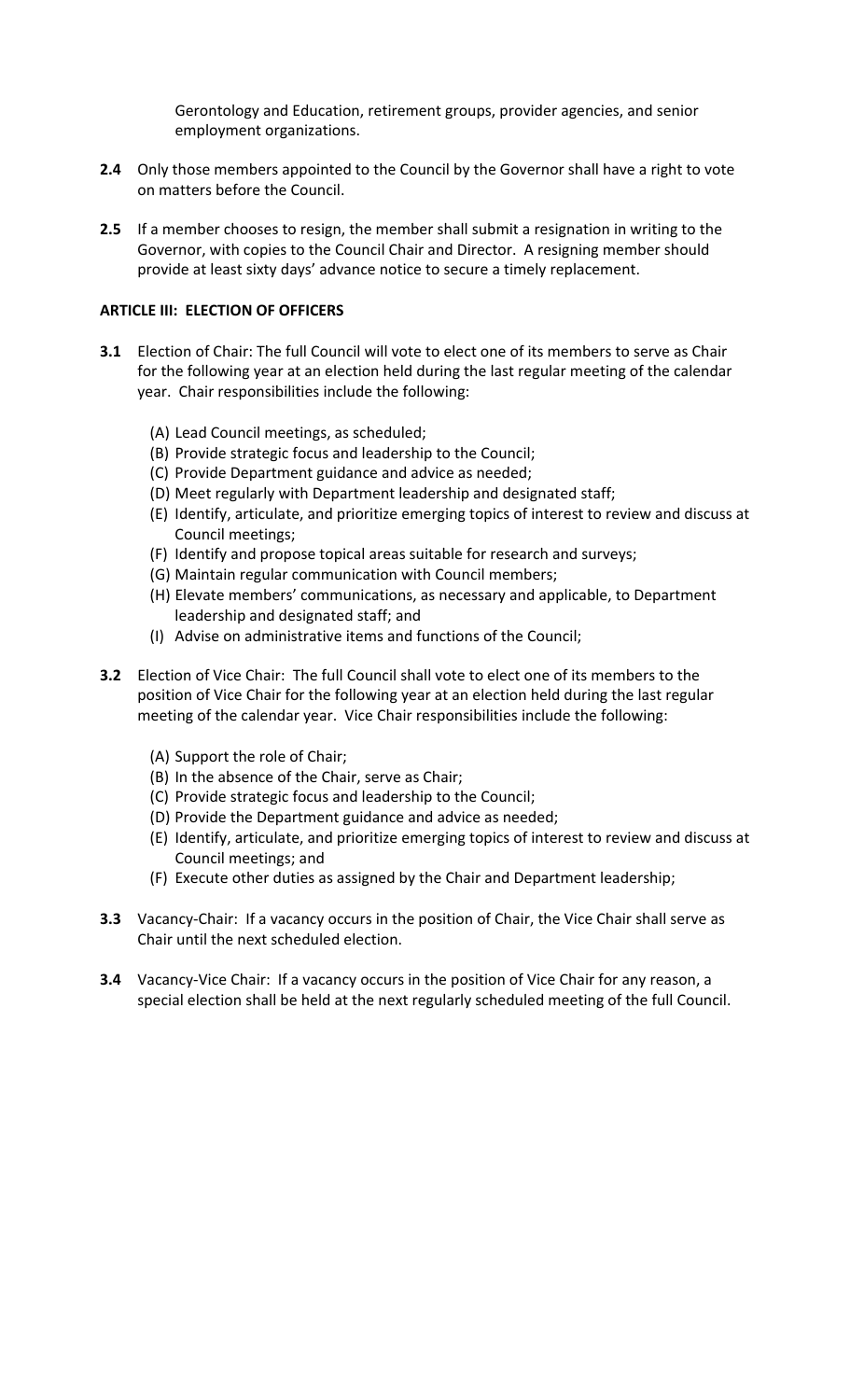## **ARTICLE IV: COUNCIL MEMBER ATTENDANCE**

- **4.1** Pursuant to Ohio Revised Code Section 3.17 any Council member who fails to attend at least three-fifths of the regular and special meetings held by the Council during any twoyear period forfeits the Council position.
- **4.2** Any member of the Council may be removed from office by the Governor for neglect of duty, misconduct, or malfeasance in office after being informed in writing of the charges and afforded an opportunity for a hearing. Two consecutive unexcused absences from regularly scheduled meetings constitute neglect of duty unless the member establishes good cause for such absence and/or provides the Chair or the Director with the reason for the absence in advance of a meeting.
- **4.3** Unless otherwise authorized by law, attendance shall be in person.

# **ARTICLE V: COMMITTEES**

- **5.1** The Council shall have the right to form committees as necessary to assist it with the performance of its statutory duties.
- **5.2** Committees shall be no less than three Council members and shall conduct their meetings in accordance with the standards within these bylaws. The Chair of the Council, or the Vice Chair if delegated by the Chair, shall serve as ex‐officio member on all committees.
- **5.3** Committees shall elect a chair annually and may meet on issuing a proper notice as deemed necessary by the committee, but at least ten (10) days in advance of each meeting.
- **5.4** Each Committee Chair shall provide a report to the Council at the next regularly scheduled Council meeting after a committee meeting. Committees shall function in an advisory capacity to the Council.

#### **ARTICLE VI: MEETINGS**

- **6.1** Regular meetings shall be held not less than four (4) times a calendar year, unless the Chair determines additional meetings are required, or not fewer than two (2) regular meetings a year are required to fulfill Council's role. The Chair or Vice Chair may call a special meeting, with the approval of the Director of the Department of Aging.
- **6.2** A quorum shall consist of at least one more than half of the appointed members of Council. Ex‐officio members shall not be counted for the purpose of determining quorum.
- **6.3** Council meetings and Council committee meetings shall be conducted in accordance with Ohio's Sunshine Law. Minutes shall be maintained of all regular, special, and emergency meetings.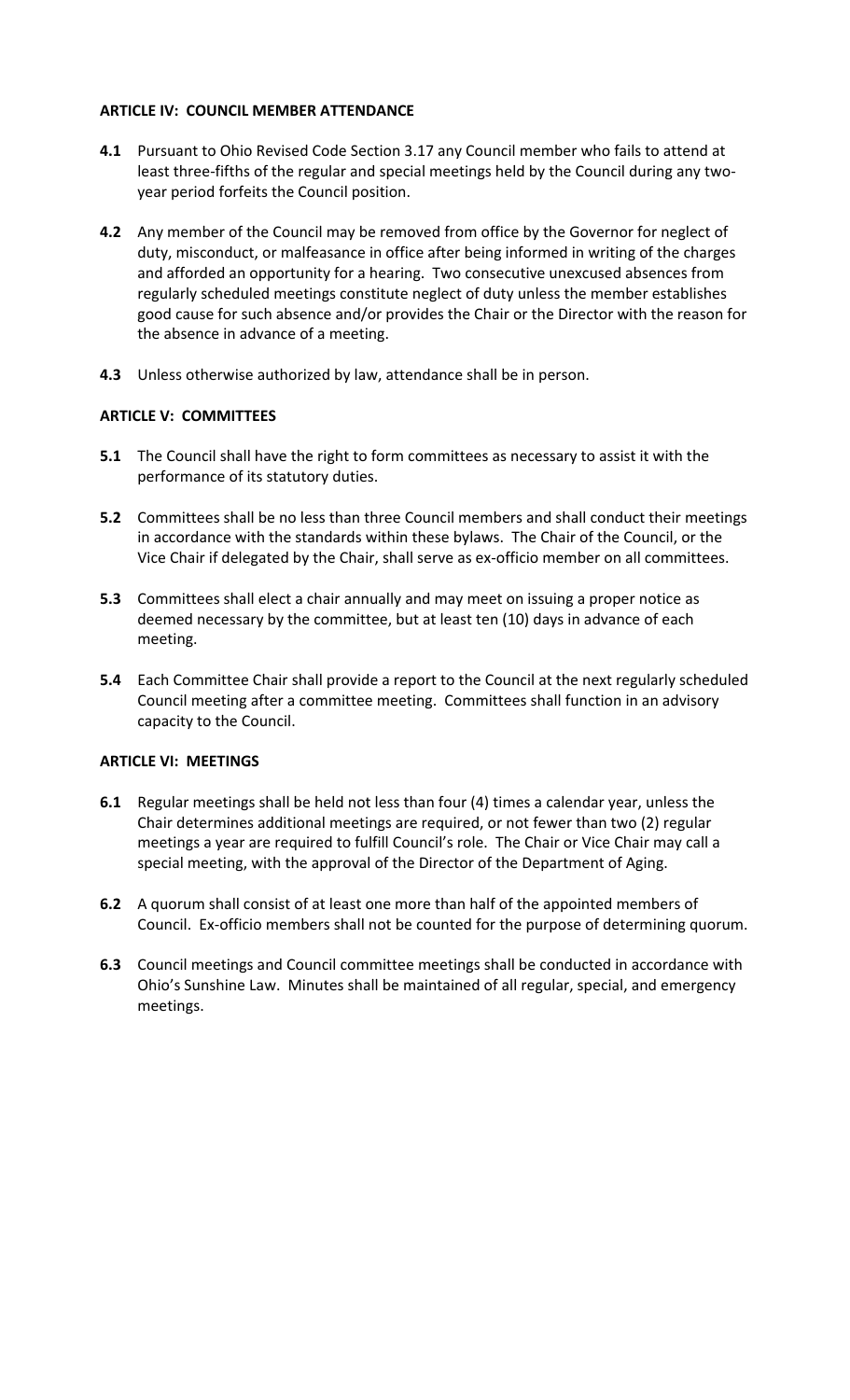- **6.4** Council members shall annually adopt a schedule of meetings for the upcoming year, including the time and place, at the last regular meeting of the calendar year.
- **6.5** Notice of regular meetings shall be published, delivered to each Council member, and provided to members of the public who have made a previous request at least seven (7) calendar days prior to the meeting. Council shall provide notice that accommodations for public participation are available. The notice shall indicate that the request should be made within 48 hours of the meeting.
- **6.6** Council shall publish an agenda at least seven (7) calendar days prior to the regularly scheduled Council meeting. Special or emergency meeting agendas shall be published at least twenty‐four (24) hours in advance of the meeting.

#### **ARTICLE VII: ADMINISTRATIVE AND TECHNICAL SUPPORT**

- **7.1** The Department shall assist the Council in performing its duties.
- **7.2** The Department shall maintain all Council business records in accordance with the Ohio public records law and established record retention schedules.

# **ARTICLE VIII: COUNCIL MEMBER COMPENSATION**

- **8.1** Council members shall serve without compensation, except to the extent that serving on the Council is considered part of the member's regular duties of employment.
- **8.2** The Department may reimburse Council members for actual and necessary travel and other expenses incurred in the conduct of their duties in the manner and rates prescribed by the Office of Budget and Management for all state employees pursuant to Ohio Revised Code Section 126.31 and the rules adopted thereunder.

#### **ARTICLE IX: PARLIAMENTARY PROCEDURES**

- **9.1** The *Robert's Rules of Order Revised* shall be used to resolve any procedural conflict in the conduct of the meetings of the Council and its committees.
- **9.2** Council may seek the advice of an Assistant Attorney General or the Department's Chief Legal Counsel in conducting the meeting.

#### **ARTICLE X: INDEMNIFICATION**

**10.1** Pursuant to Ohio Revised Code Section 9.86 except for civil actions that arise out of the operation of a motor vehicle and civil actions in which the state is the plaintiff, no Council member shall be liable in any civil action that arises under the law of this state for damage or injury caused in the performance of his duties, unless the Council member's actions were manifestly outside the scope of the Council member's employment or official responsibilities, or unless the Council member acted with malicious purpose, in bad faith, or in a wanton or reckless manner.